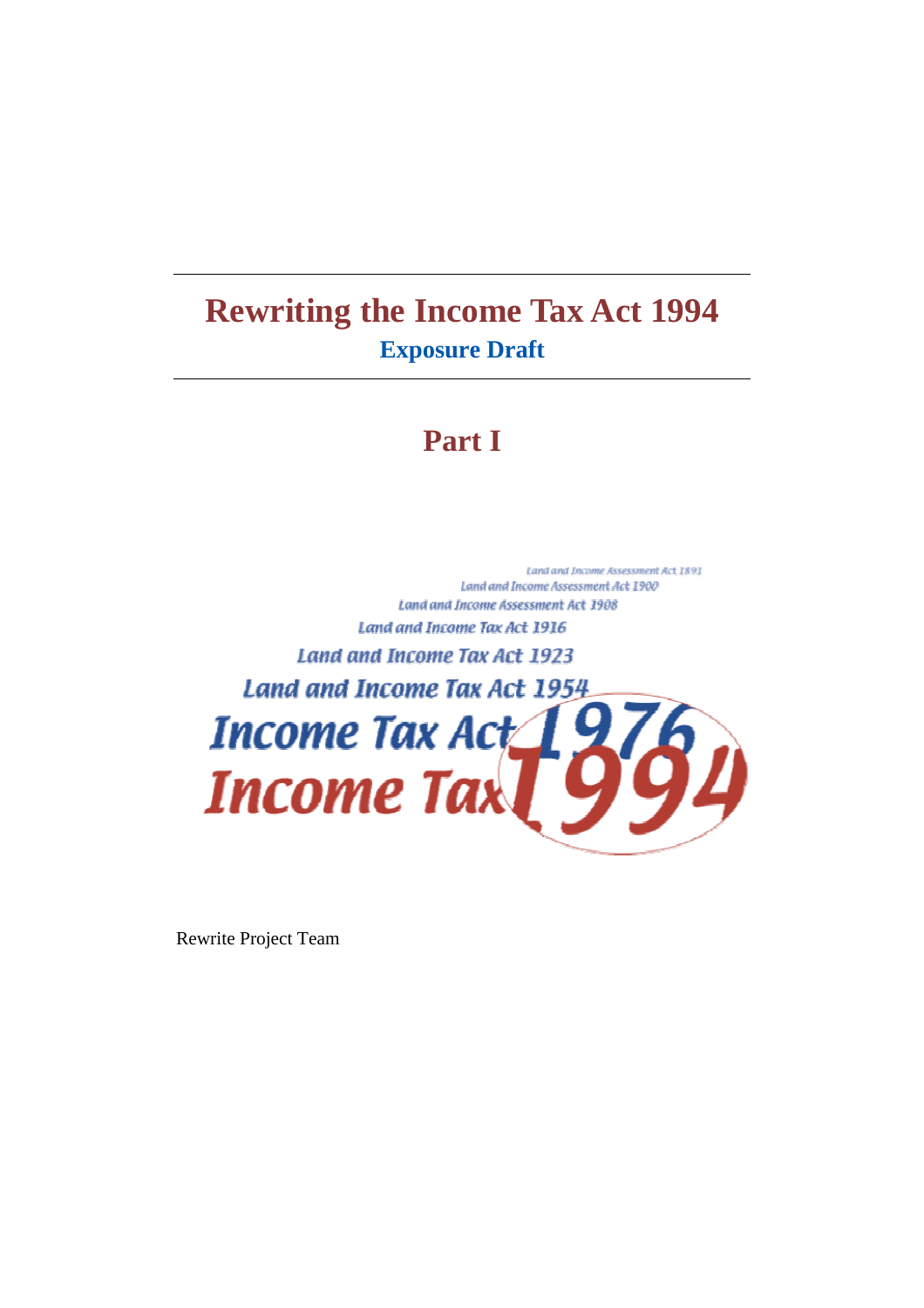First published in September 2004 by the Policy Advice Division of the Inland Revenue Department, P O Box 2198, Wellington.

Rewriting the Income Tax Act 1994: Exposure Draft - Part I ISBN 0-478-27119-0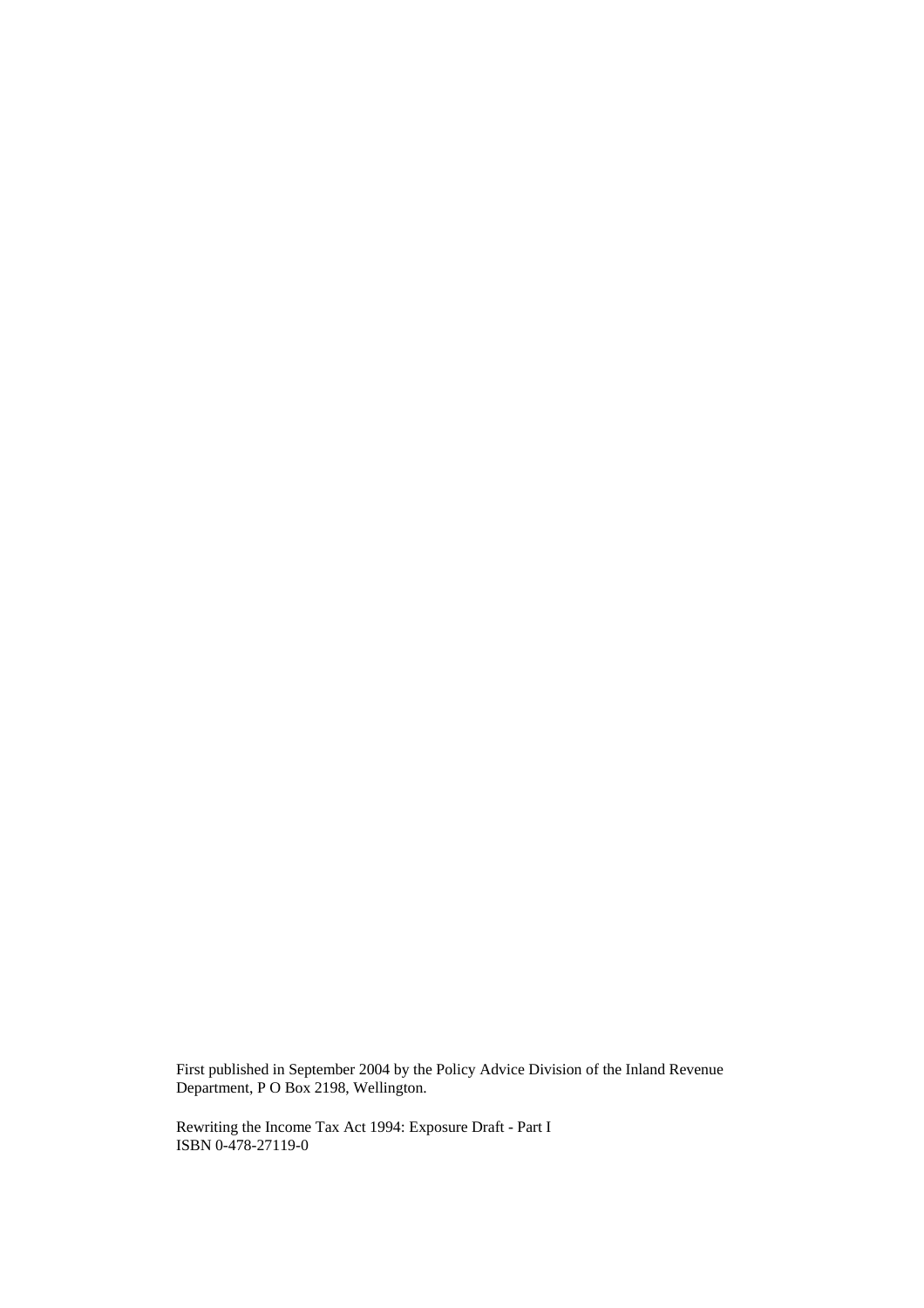# **INTRODUCTION**

This exposure draft has been prepared by the project team responsible for rewriting New Zealand's income tax legislation. It contains draft legislation for the rewrite of Part I of the Income Tax Act 2004, which relates to the permitted uses of tax losses.

Rewritten Parts A to E of the Act were enacted in May 2004, with effect from the 2005-06 tax year.

The key objective of rewriting the Act is to produce tax legislation that is clear, uses plain language and is structurally consistent. This should make it easier for taxpayers to identify and comply with their income tax obligations, ultimately saving them time and money.

We are rewriting the law as it currently stands. Changes to the law, other than minor ones in the interests of clarity or simplicity, will continue to be handled through the normal legislative programme. The presence or absence of provisions in the rewritten draft legislation in this document does not necessarily indicate any future change in tax policy.

We invite submissions on any aspect of this work.

The closing date for submissions is 30 November 2004. Submissions should be made to:

> The Rewrite Project Policy Advice Division Inland Revenue Department PO Box 2198 WELL **INGTON**

Electronic submissions should be sent to: policy.webmaster@ird.govt.nz.

Please note submissions may be the subject of a request under the Official Information Act 1982. The withholding of particular submissions on the grounds of privacy, or for any other reason, will be determined in accordance with the Act. If you feel any part of your submission could be properly withheld under the Act (for example, for reasons of privacy), please indicate this clearly in your submission.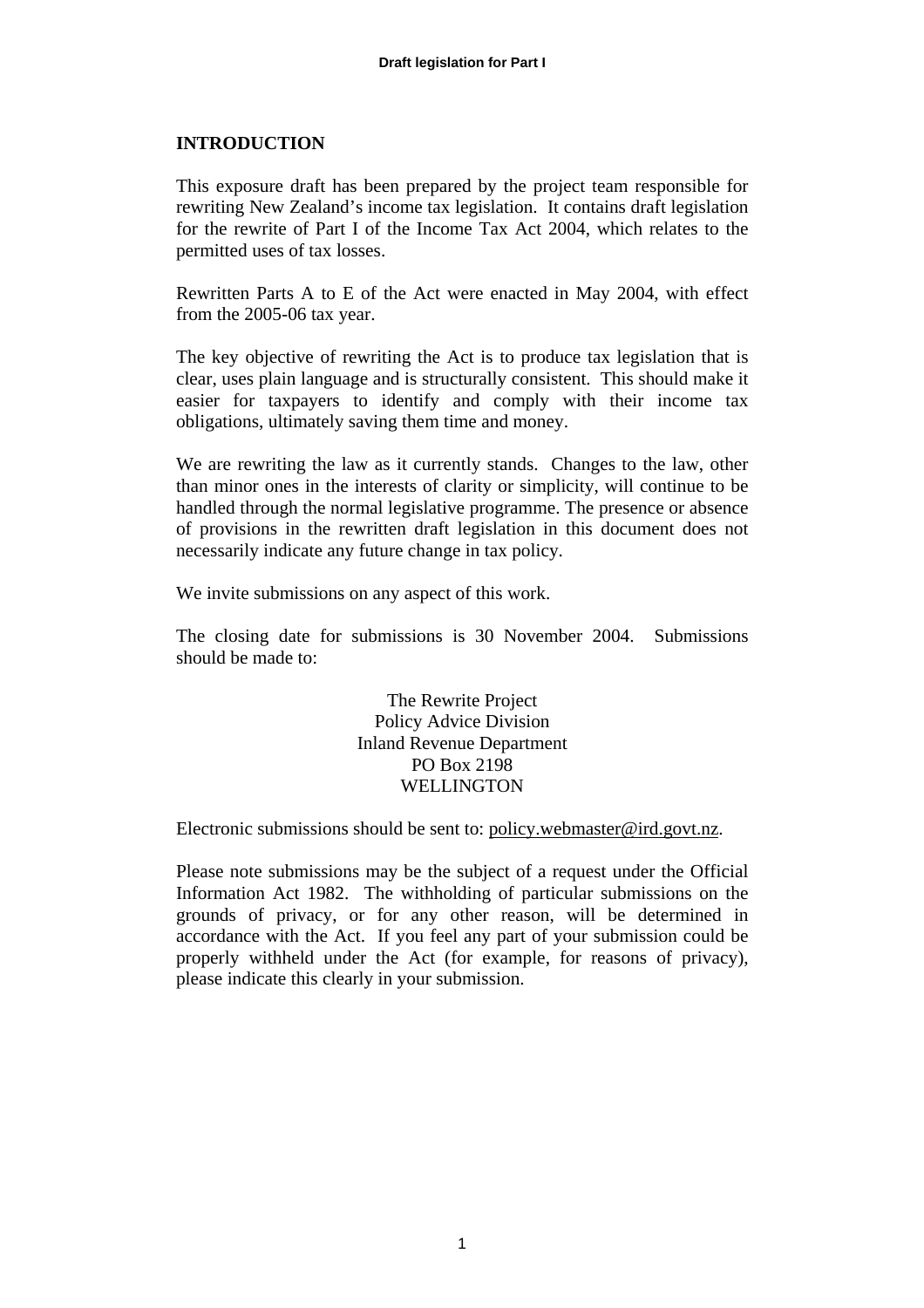# **COMMENTARY ON REWRITTEN PART I**

This commentary on the draft legislation for rewritten Part I outlines current policy on tax losses, the structural changes proposed in the rewrite of Part I, and proposed policy changes emerging from the process.

The proposed changes to structure and policy are relatively minor, and are intended to improve the legislation. They fall into four main types:

- changes in the structural approach;
- changes to the law to improve its clarity;
- drafting changes to modernise the style and language; and
- removal of redundant material and relocations to subpart IZ.

# **BENEFITS OF THE PROPOSED STRUCTURE**

Although current readers may be familiar with the concepts relating to the use of tax losses, the drafting of Part I in the rewrite must also take into account the needs of future readers. Future readers will come to the legislation without knowledge of how tax losses arise and the ways in which they are used. By listing all ways in which various amounts fall within the "tax loss" rules, the draft legislation assists the reader understand the scope of the loss rules without needing to search through the entire Act.

# **EXISTING POLICY**

The policy intention of the loss rules in Part I is that the taxpayer who bears the economic burden of a "tax loss" is ultimately able to gain the benefit of those losses for tax purposes. The benefit provided for is the reduction in the income tax liability in a future tax year.

This policy is expressed in section IE 1(1) and (2) of the Income Tax Act 2004 (the 2004 Act). The section also highlights that the corporate veil for companies is set aside to ensure that there is at least a 49% continuity in shareholding in order for the benefit of the tax losses to be realised.

The policy has been modified over time, however, to deal with particular types of tax losses and taxpayers and to extend the application of the loss rules to various forms of tax credits and tax payments. The current structure of Part I and its relationship with subpart BC does not reflect the total picture relating to tax losses. These structural problems are described here.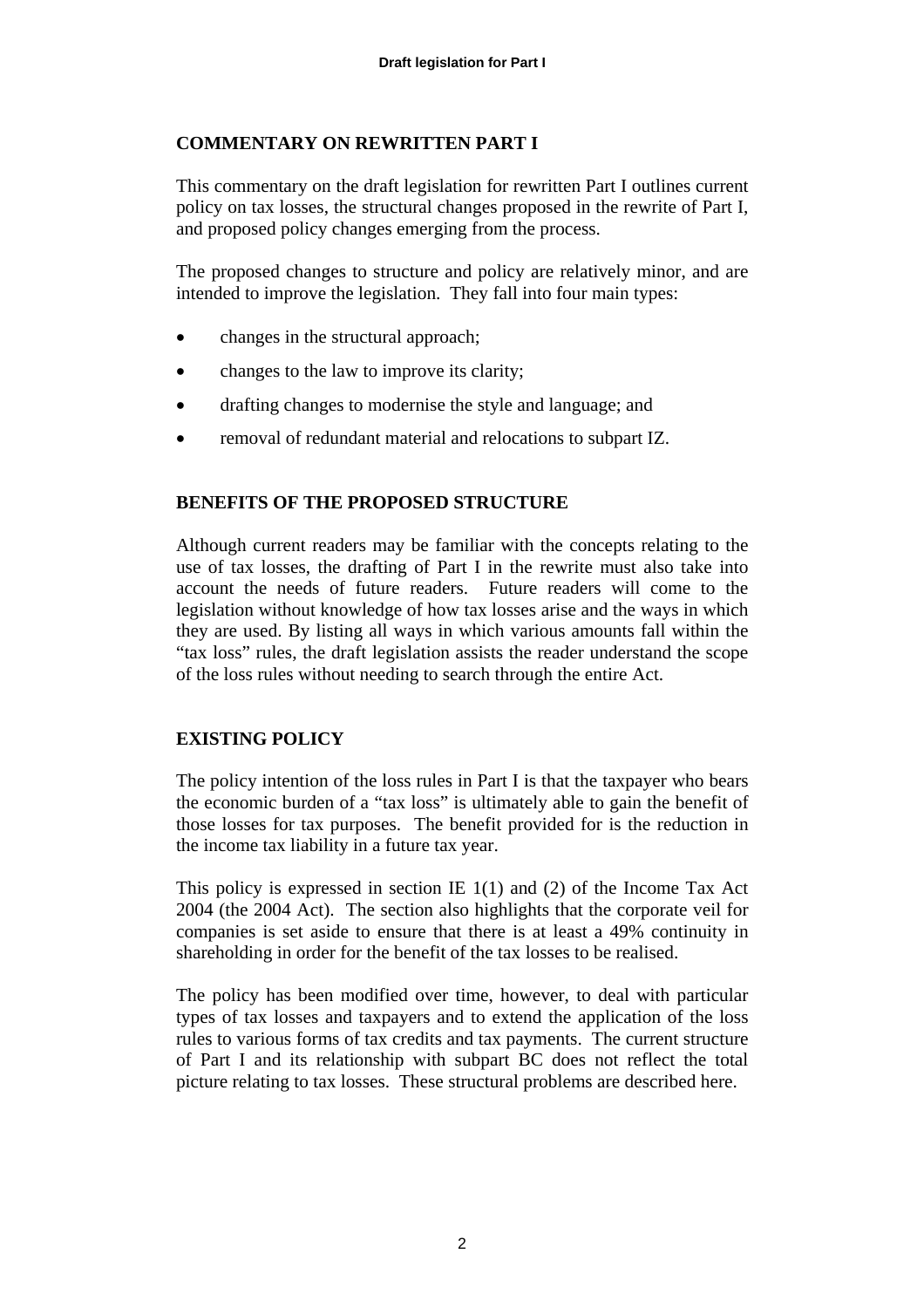# **PROPOSED CHANGES TO THE STRUCTURE**

# **Relationship between section BC 4 and Part I**

Under Part I, a person may use a "net loss" calculated under section BC 4 in ways other than those mentioned in section BC 4(4). This means that the structural relationship between section BC 4 and Part I does not adequately reflect the scheme and purpose of the use of tax losses.

Therefore the draft legislation proposes a clarification of the relationship between section BC 4 in the core provisions and Part I. This proposed clarification involves broadening section BC 4(4) to reflect the total uses of a "net loss".

#### **"Standard" rule for use of "tax losses"**

The draft legislation proposes in draft subpart IA a standard, core rule for the use of "tax losses". Under the concepts presented in the draft legislation, in any tax year, a person has a general pool of "tax losses". The general pool of "tax losses" for a tax year is the sum of the "net loss" for that tax year, the amount of the balance of unused "tax losses" from the prior tax year (if any) and other amounts that must be added to the pool (for example, converted imputation credits under section LB 2).

At the end of a tax year, the person must carry forward the balance of the pool of tax losses to the next tax year, unless they elect to apply all or part of the balance of this pool to a range of uses in each tax year.

As companies are a significant group of taxpayers, a clear signal is given in draft subpart IA that a company must satisfy shareholding continuity requirements in order to carry forward its tax losses. Similarly, for a company to transfer its tax losses to another company, it must satisfy the commonality of shareholding requirements.

Draft subpart IA clarifies that an adjustment to the balance of the general pool of tax losses is necessary when an assessment is made for an earlier tax year by the Commissioner of Inland Revenue under section 113 of the Tax Administration Act 1994. It may affect any number of prior tax years whenever such an assessment adjusts the amount of net loss for any of those tax years or otherwise adjusts the balance of available tax losses.

# **Tax-year basis**

The core provisions permit a carried forward loss and other amounts treated as a "net loss" to be subtracted from net income in calculating taxable income for a tax year. Therefore the concept of "tax loss" and "loss balance" apply to all taxpayers and are generally related to a tax year. However, in some of the rules relating to companies (continuity, grouping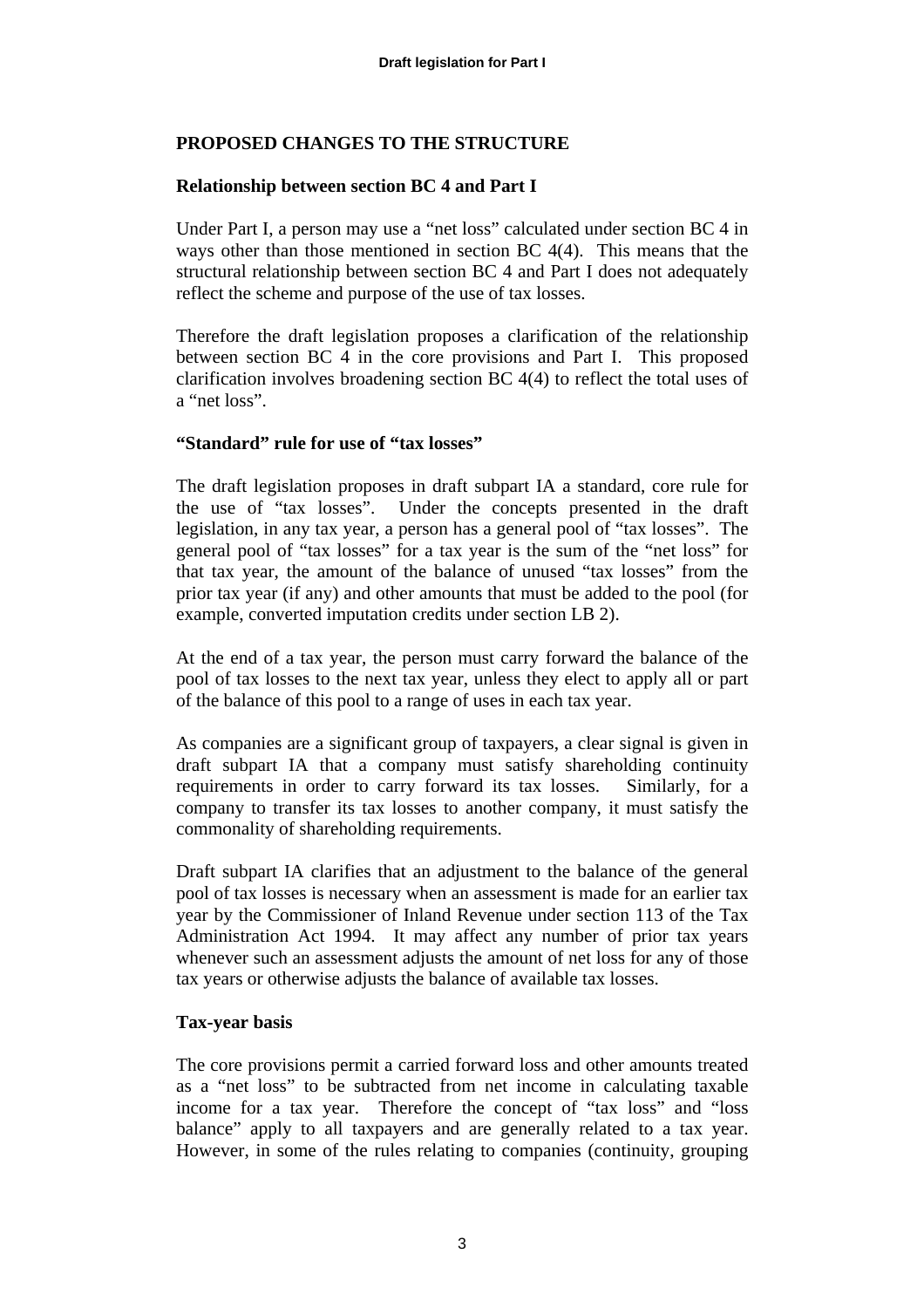and part-year issues) these concepts are related to balance dates of the companies, so the term "income year" is used.

# **Additions to the general pool of "tax losses"**

There are a variety of amounts that a person must add to the general pool of "tax losses" in a tax year. This list applies to specific classes of taxpayer and consists of the following amounts (section references being to the 2004 Act):

- for a person who includes imputation credits in their annual gross income for a tax year, the amount calculated under section LB 2(3) and (3A) relating to their unused imputation credits at the end of that income year;
- for a person who has unused deductions in relation to payments of supplementary dividends at the end of a tax year, the amount determined under section LE 4(5);
- for an Australian imputation credit account company that has paid further income tax that is not creditable against an income tax liability in the future, the amount determined under section ME 9(5B);
- for a person with an unused foreign tax credit in relation to attributed controlled foreign company (CFC) income at the end of a tax year, the amount calculated under section LC 4(6);
- for a person with an unused attributed CFC net loss at the end of a tax year, the amount determined under section IE 3(5);
- for a person who has an unused foreign investment fund (FIF) net loss at the end of a tax year, the amount determined under section IE 4(6);
- for an investment fund with excess expenditure, the amount under either section DV 5(4) or the amount under section DV 7(2);
- in any tax year, for a person who has carried forward tax losses from the prior tax year that relate to certain farming and horticultural activities, the amount determined under section IE 2.

As a company must satisfy the continuity or grouping requirements for each component of a loss balance, a generic concept of "tax loss component" is used to refer to each net loss and the other amounts listed earlier that are included in a company's "loss balance".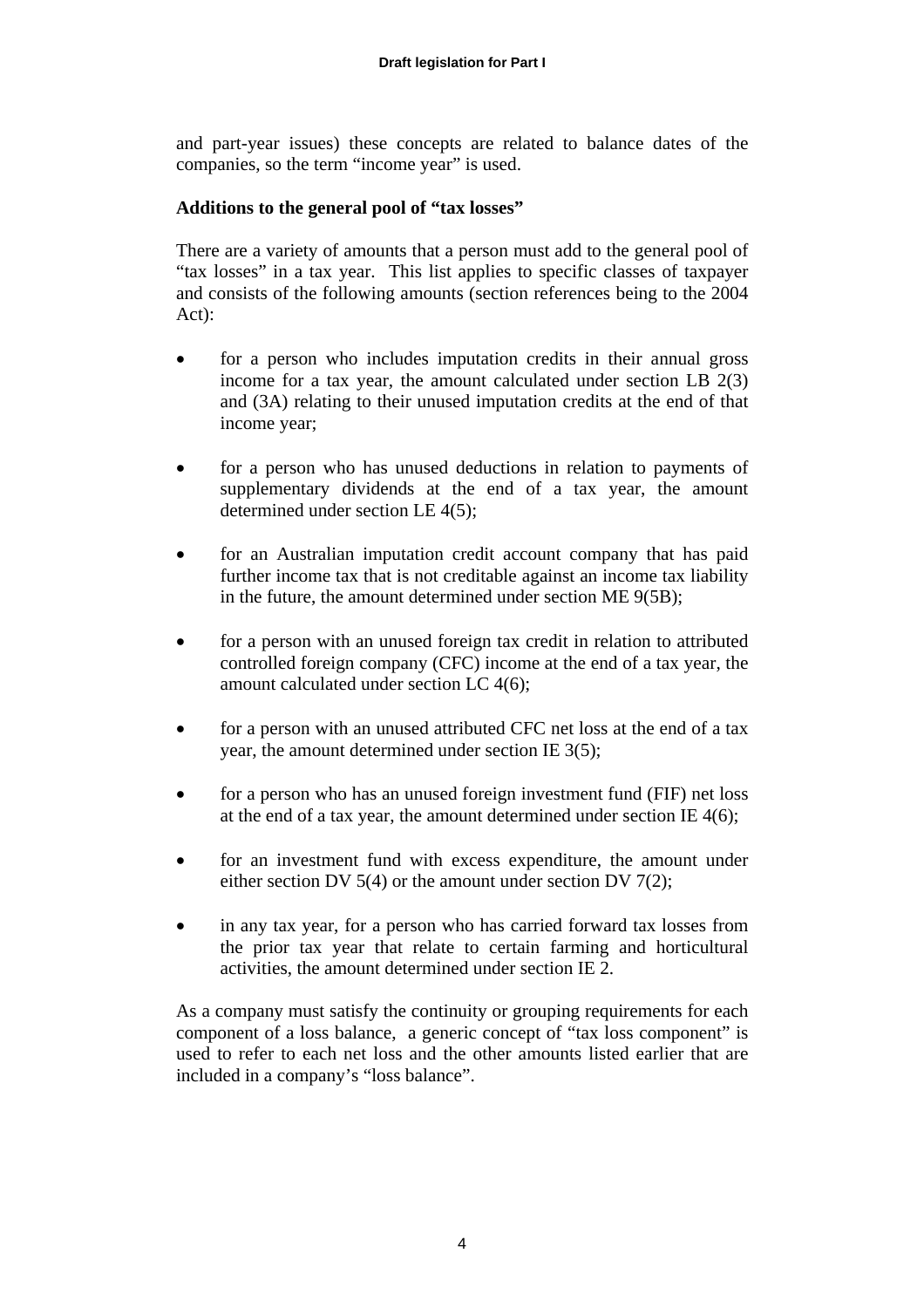# **Ring-fenced losses**

The draft legislation identifies a number of classes of "net loss" that are calculated either under the core provisions or are determined under specific provisions in Parts C, D, or E:

- a "net loss" determined under section BC 4 for a loss attributing qualifying company (use determined under section HG 16);
- a partnership loss determined under section BC 4 for a special partnership (use determined under section HC 1);
- a life insurer's policyholder net loss under section EY 42(10) (use determined under subpart II);
- excess expenditure of investment funds (unit trusts, group investment funds and superannuation funds) (use determined under sections DV 5 and DV  $7(1)$ ;
- an attributed CFC net loss under section DN 4(3) (use determined under section IE 3);
- a FIF net loss under sections DN 8(3) and DN 9(3) (use determined under section IE 4);
- the net loss of a mining company, a resident mining operator and a non-resident mining operator to the extent it relates to mining activities (use determined under section IH 1); and
- the net loss of a petroleum mining company to the extent it relates to mining activities before the 1990-91 tax year (use determined under sections IH 1(2) and IH 2).

#### **The use of tax losses**

The draft legislation sets out how all or part of the balance of the general pool of "tax losses" and "ring-fenced tax losses" may be used. However, there are restrictions on the use of any class of "net loss" in calculating the schedular income tax liability for the classes of schedular income referred to in section ID 1.

This structure is intended to provide a complete picture of permitted uses of "tax losses" and provide signposts to the relevant operative provisions. The draft legislation does not propose to consolidate into Part I loss provisions that are currently located outside Part I. Because these types of loss rules tend to be regime-based, these provisions are more sensibly situated within their body of rules as, for example, the treatment in section HG 16 of a "net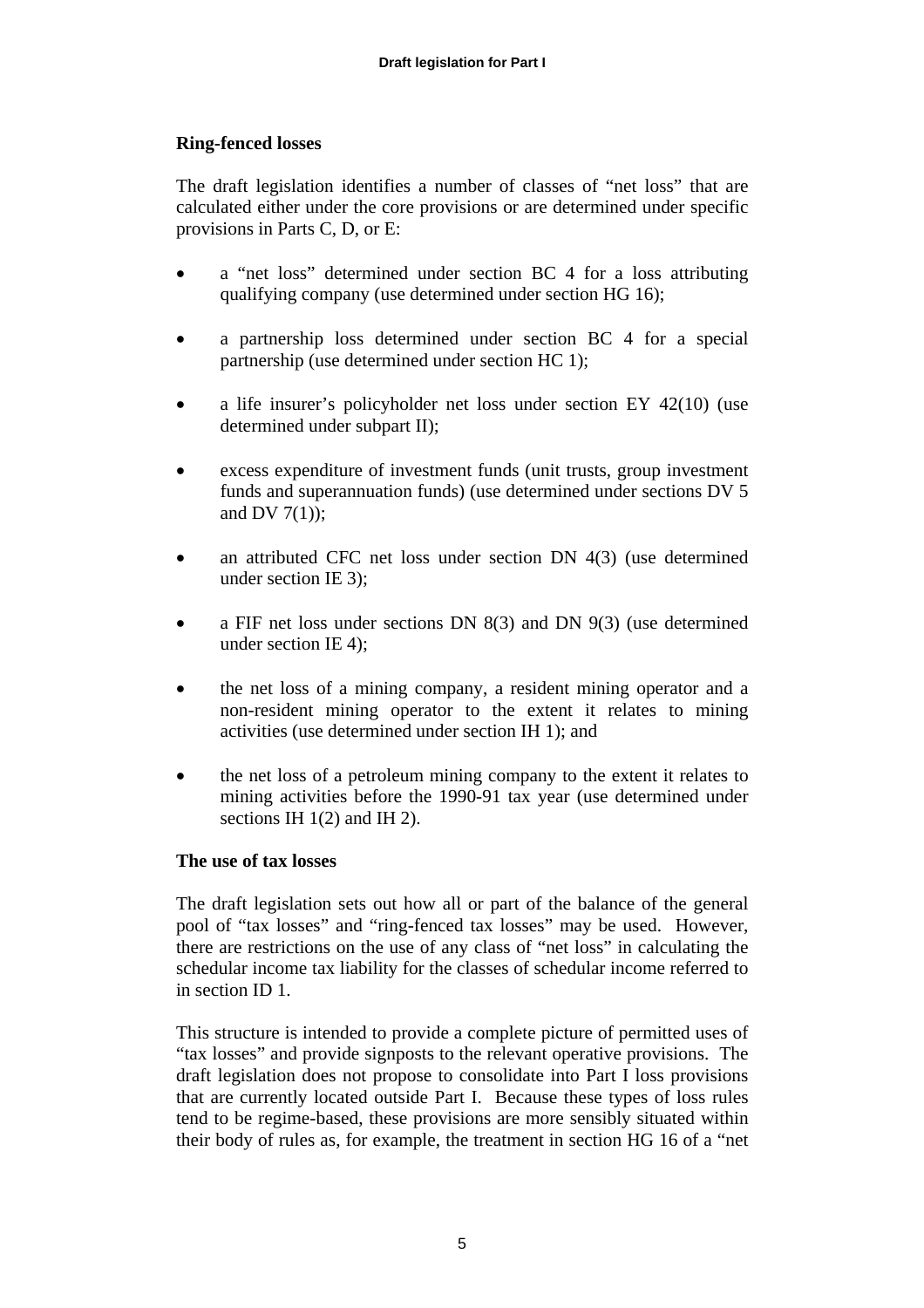loss" calculated under section BC 4 (relating to the "net loss" of a loss attributing qualifying company).

# **Compulsory application of balance of pool of "tax losses"**

In each tax year, each person uses the balance of the general pool of "tax losses" they have in the following ways:

- Unless they elect to apply all or part of that balance to an elective use in that tax year, they must carry forward the balance of the general pool of "tax losses" from that year to the next succeeding tax year and subtract it from their net income (if any) for that subsequent year.
- If they have a "net loss" in that succeeding tax year, the carried forward "tax losses" are aggregated with that "net loss" and then used in the manner set out in (1) above.

#### **Elective uses of the general pool of "tax losses" (all elective)**

- In any tax year, any person may elect to use an amount from the general pool to pay a shortfall penalty assessed in relation to their income tax liability (Draft section IW 1).
- Trustees may elect to use an amount from the general pool to adjust the amount of a taxable distribution under section HH 3(4).
- Companies (including consolidated groups of companies) may use the pool of "tax losses" in a tax year to:
	- pay a dividend withholding payment liability; or
	- obtain a dividend withholding refund.

The amount of a "tax loss" put to an elective use is subtracted from the general pool of tax losses before determining the balance of "tax losses" that may be carried forward under the standard rule.

#### **Provisions overriding the standard "tax loss" rule for companies**

To be able to carry forward any class of "tax loss" from one tax year to the next, a company must satisfy the continuity rules in draft subpart IB*.* In addition, this carry-forward may be subject to rules applying to ring-fenced "tax losses.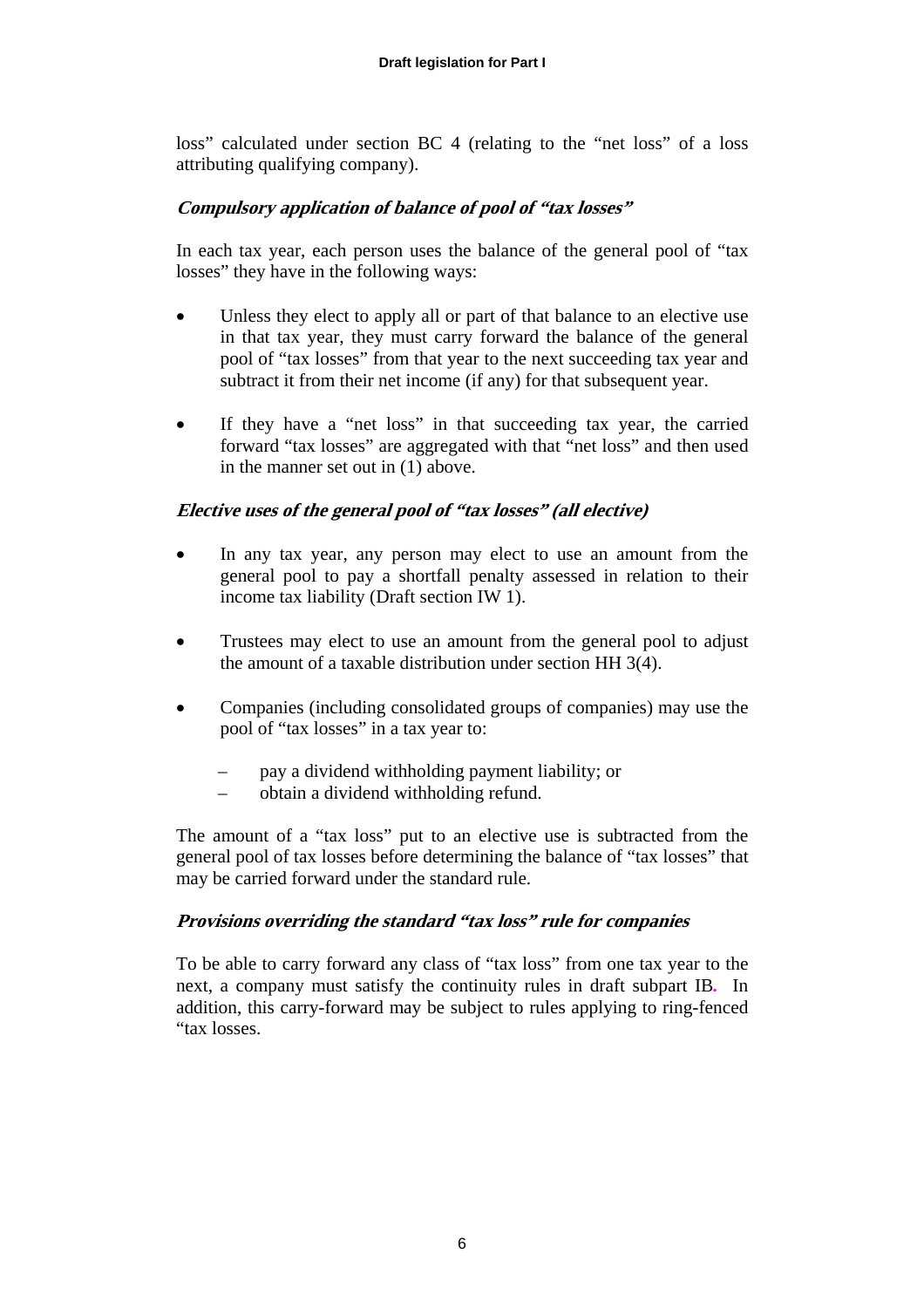A company in a group of companies may choose to transfer or group a class of "net loss" to another company in that group, under the conditions set out in draft subpart IC. This transfer may be further restricted by "tax loss" rules relating to:

- amalgamated and amalgamating companies:
- consolidated groups; and
- ring-fenced "tax losses", such as those of mining companies.

# **Unique "tax loss" rules**

Under section IH 3, a petroleum miner must carry its "net loss" for a tax year to preceding tax years to the extent that "net loss" relates to removal or restoration expenditure or deferred deductions under section EJ 12 in relation to a relinquished permit.

# **Ring-fenced "tax losses"**

Ring-fenced "tax losses" are listed within draft subpart IA, along with signposts to their relevant operative provisions, some of which are not located in Part I. It is not proposed to relocate such provisions to Part I.

The various ring-fencing rules generally restrict the way in which a person may apply that class of "tax loss". Generally, a ring-fenced "net loss" is not included in the general pool of "tax losses", although there are exceptions to this for attributed CFC net losses (section IE 3(5)), FIF net losses (section IE  $4(6)$ ) and excess expenditure of an investment fund (sections DV  $5(4)$ ) and DV 7(2)).

# **Changes in law to clarify the policy intent**

Submissions are invited on the following policy clarifications.

# *Compulsory use of carried forward tax losses*

In draft section IA 4(1), the legislation clarifies that carried forward tax losses must be subtracted from net income before other permitting other uses. This ordering rule is implied in sections IE  $1(1)(a)$ , IE  $1(2)$ , and IG 2(2)(f) of the 2004 Act.

We recognise that a specific use rule may override this general concept, a conflict which can be resolved in the drafting. This style of drafting is demonstrated in the 2004 Act in the linkages between specific deductions rules in Part D and the general permission (section DA 1) and general limitations (section DA 2), as, for example, in section DB 6(3).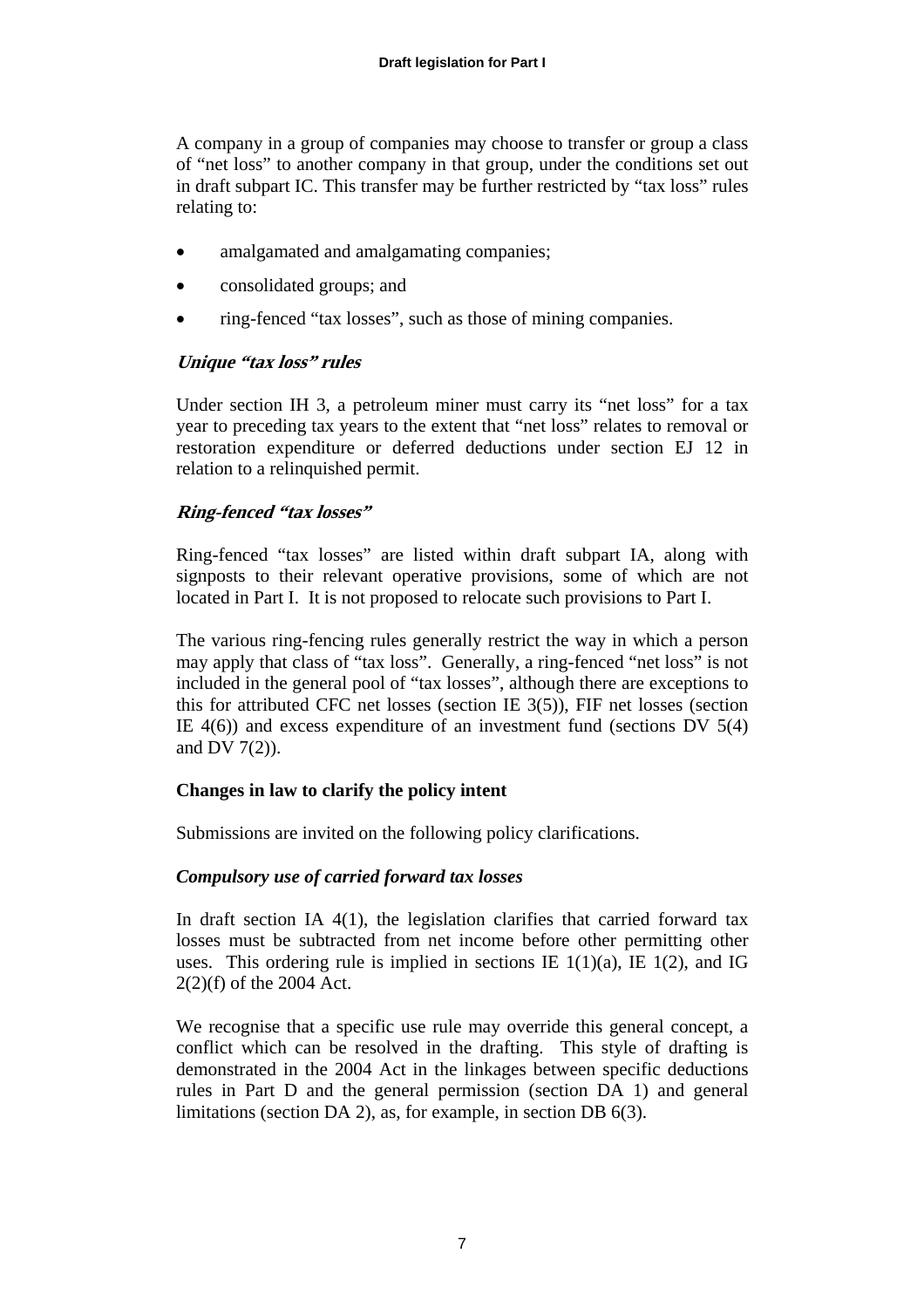## *Submissions*

Comments are invited on the appropriateness of the proposed relationship between the compulsory and elective uses of "tax losses", as are comments on the detail of the draft legislation.

# *Post-breach part-year net losses and breach of continuity of shareholding of a company*

A question has been raised regarding the operation of the sections IE 1(2) and IG 2(4) of the 2004 Act in relation to the carrying forward of a "partyear net loss" attributable to the period following breach of continuity in a tax year (or corresponding income year).

The question raised is whether a company may carry forward the amount of a "post-breach part-year net loss" irrespective of the result of the calculation of the taxable income of the company for the tax year in which the breach of continuity occurred. The question is based on the argument that section IE 1(1) intends that the benefit of a "part-year net loss" is to be obtained by the same group of persons that bear the net loss.

The current rules are designed to reflect the general policy intent of allowing shareholders the benefit of losses generated by a company while they were shareholders. Although this may give rise to anomalies at times, these rules have been retained to avoid undue legislative complexity.

One such anomaly occurs when a company has a "net loss" in a part-year period after a shareholding change but when combining the before and after transfer tax positions, the company has "net income" for the entire tax year. In this situation, the company uses the net loss to offset against the pre-sale net income, thereby reducing the taxable income for the year, rather than carrying the loss forward.

#### *Not exceeding net loss for the year*

If the "post-breach part-year net loss" is less than or equal to the "net loss" of the company for the tax year, the amount added to the balance of the general pool of "tax losses" is equal to the "post-breach part year net-loss". This ensures that the new group of shareholders is entitled to obtain the benefit of the "post-breach part-year net loss".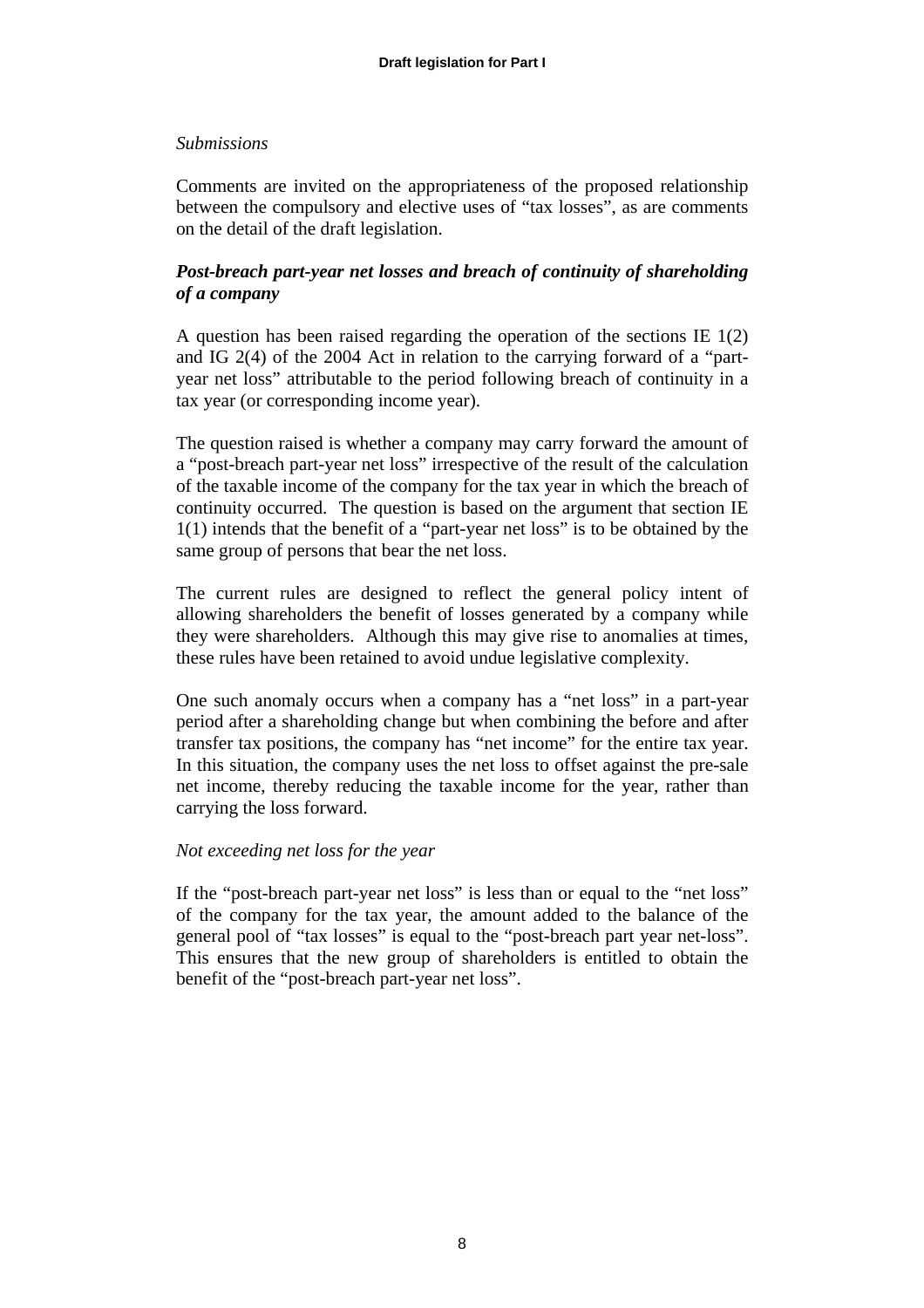Example 1 illustrates this effect.

| Pre-breach<br><i>part-year</i><br>(net loss) | Post-breach<br>part-year<br>(net loss) | (Net loss) for<br>tax year | Amount to add<br>to balance of<br>tax losses |
|----------------------------------------------|----------------------------------------|----------------------------|----------------------------------------------|
| (100)                                        | (75)                                   | (175)                      | (75)                                         |

#### **EXAMPLE 1**

#### *Exceeding net loss for the year*

The "post-breach part-year net loss" may be greater than the "net loss" of the company for the tax year. This result will arise where the company has an amount of "pre-breach part-year net income" and, in calculating its income tax liability for the tax year, has applied the "post-breach part-year net loss" against the "pre-breach part-year net income".

The amount to add to the general pool of tax losses can only be the residual amount, being the net loss for the tax year.

Example 2 illustrates this point.

#### **EXAMPLE 2**

| Pre-breach       | Post-breach |      | Amount to add |
|------------------|-------------|------|---------------|
| <i>part-year</i> | part-year   |      | to balance of |
| net income       | (net loss)  |      | tax losses    |
| 50               | (75)        | (25) |               |

#### *Having net income for the year*

A company may have net income for the tax year, but still have a "postbreach part-year net loss". This situation arises when the "pre-breach net income" exceeds the "post-breach part-year net loss". The group of shareholders at the end of the tax year obtain the benefit of the "post-breach part-year net loss" by reducing their income tax liability for the tax year. This means that the shareholders will not be able to add any part of the "post-breach part-year net loss" to the general pool of "tax losses".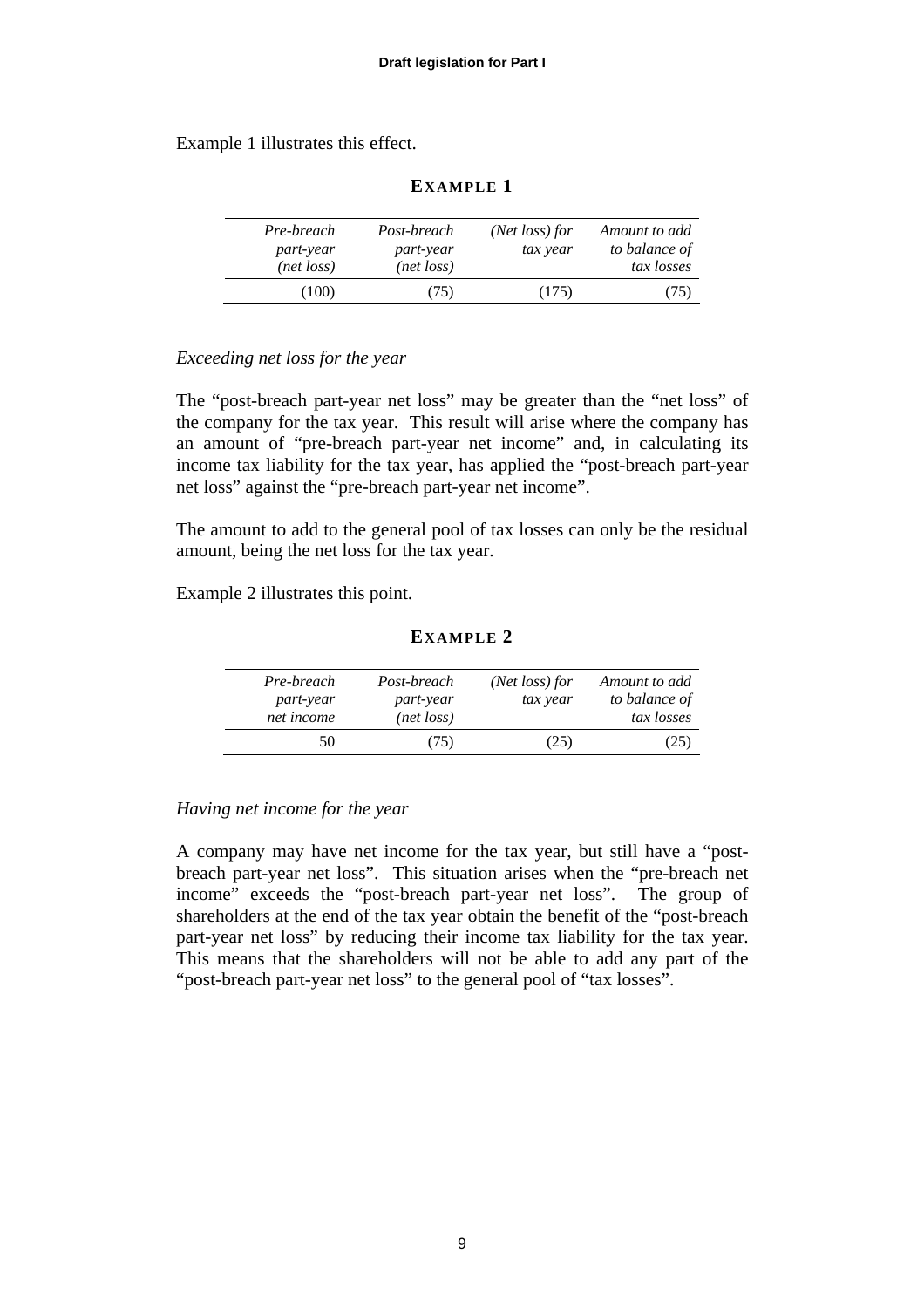#### Example 3 illustrates this point.

| Pre-breach<br><i>part-year</i><br>net income | Post-breach<br>part-year<br>(net loss) | Net income for<br>tax year | Amount to add<br>to balance of<br>tax losses |
|----------------------------------------------|----------------------------------------|----------------------------|----------------------------------------------|
| 200                                          | (80)                                   | 120                        |                                              |

#### **EXAMPLE 3**

#### *Submissions*

We invite comment on whether the draft legislation correctly clarifies the law in respect of the ability of a company to carry forward part or all of an amount of a "post-breach part-year net loss" of the company following a breach in continuity. Comments on the detail of the draft legislation are also welcome.

#### *Carrying forward tax losses into year of breach*

A question has been raised regarding the operation of the current sections IE  $1(2)$  and IG  $2(4)$  in relation to the carrying forward and grouping of tax losses against an amount of "part-year net income" attributable to the period before the breach of continuity in a tax year (or corresponding income year).

The question raised is whether a company may carry forward or apply the grouping rules to the amount of a "pre-breach part-year net income" irrespective of the result of the calculation of the taxable income of the company for the tax year in which the breach of continuity occurred. The question is based on the argument that section IE 1(1) of the 1994 Act intends that the benefit of a "part-year net loss" is to be obtained by the same group of persons that bear the net loss.

#### *Having net income for the year*

If the company has net income for the tax year in which the breach of continuity occurs, the amount of tax losses that may be carried forward from an earlier tax year to the breach year may not exceed the pre-breach net income. This amount may be increased when grouping applies (as in section IG  $2(2)(b)(B)$  in the 1994 Act. This ensures that the pre-breach shareholders obtain the benefit of tax losses they have borne.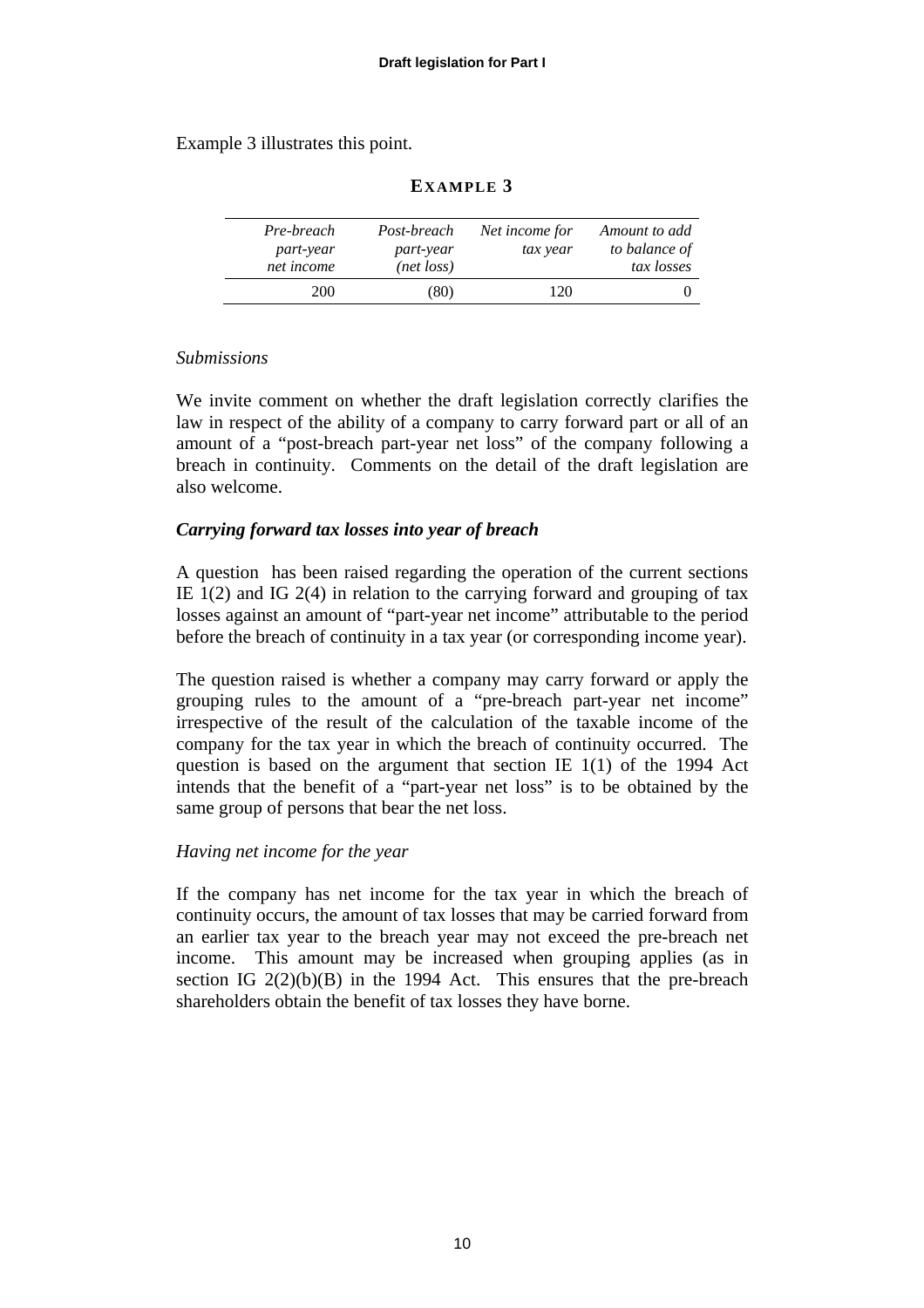Examples 1 and 2 illustrate this point.

| Taxable<br>income (net<br>loss) of<br>company | Amount of<br>"tax loss"<br>from prior<br>year to carry<br>forward to<br>pre-breach<br>period | Net income<br>(net loss)<br>for year | Pre-breach<br>part-year<br>net income | Pre-breach<br><i>prior</i> year<br>balance of<br>tax losses |
|-----------------------------------------------|----------------------------------------------------------------------------------------------|--------------------------------------|---------------------------------------|-------------------------------------------------------------|
| $\theta$                                      | (50)                                                                                         | 50                                   | 100                                   | (100)                                                       |
|                                               |                                                                                              | EXAMPLE 2                            |                                       |                                                             |
| Taxable<br>income (net<br>loss) of            | Amount of<br>"tax loss"<br>from prior                                                        | Net income<br>(net loss)<br>for year | Pre-breach<br>part-year<br>net income | Pre-breach<br>prior year<br>balance of                      |

*year to carry forward to pre-breach period* 

*company* 

#### **EXAMPLE 1**

# *Having net loss for the year*

*tax losses* 

If the company has a "net loss" for the tax year in which a breach of continuity occurs, the company may not carry forward any part of the prior year's balance of tax losses to the year of breach. This applies irrespective of whether the company has an amount of "pre-breach part-year net income".

(100) 100 200 (100) 100

Example 3 illustrates this point.

#### **EXAMPLE 3**

| Pre-breach<br>prior year<br>balance of<br>tax losses | Pre-breach<br>part-year net<br>income<br>(net loss) | Net income<br>(net loss)<br>for year | Amount of<br>"tax loss" to<br>carry forward<br>from pre-<br>breach year | Taxable<br><i>income of</i><br>company |
|------------------------------------------------------|-----------------------------------------------------|--------------------------------------|-------------------------------------------------------------------------|----------------------------------------|
| (100)                                                | 100                                                 | [50)                                 |                                                                         |                                        |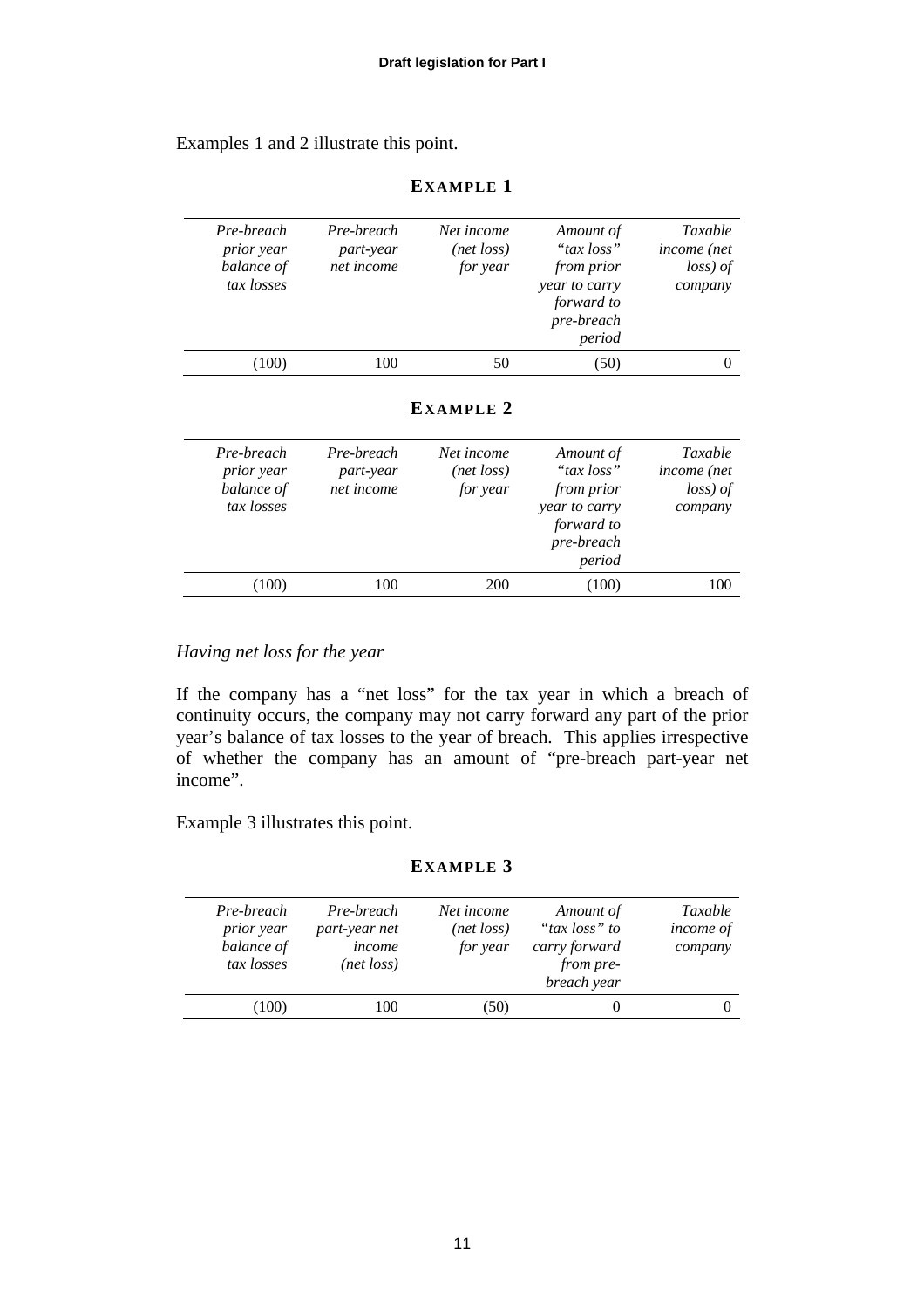#### *Submissions*

We invite comment on whether the draft legislation correctly clarifies the law in respect of the ability of a company to carry forward part or all of an amount of a loss balance to deduct from the "part-year net income" of the loss company or another group company before a breach in continuity (or commonality in the case of grouping). Comments on the detail of the draft legislation are also welcome.

#### *Relationship of Part I with provisions having general effect*

The proposed structure for tax losses contains a prescriptive basis for carrying forward and applying those losses.

A question arises, however, as to how these prescriptive rules may be affected by amended assessments. Under section 113 of the Tax Administration Act 1994, the Commissioner may issue an assessment that amends a tax position. Such an amended assessment may affect the quantum of net loss for a tax year, the compulsory and elective uses of tax losses and the balance of tax losses at a tax year.

Examples of provisions that may lead to an amended assessment could include, among others, sections FB 2 (apportionment of income partly derived in New Zealand and elsewhere) and GD 13 (transfer pricing rule).

The current law does not explicitly address the effect of an amended assessment on the amount of tax losses that arise, and correspondingly, their uses. In line with the objectives of the Rewrite, it is proposed that the "tax loss" rules provide for adjustments to the amounts of tax losses and their uses, to give full consequential effect to a Commissioner's assessment.

For example, if the net loss is reduced in one tax year, this should affect the loss balance carried forward and have a consequential effect on the amount used in subsequent tax years. We propose to make this explicit in the legislation.

#### *Submissions*

We invite comment on whether the proposed provision is an appropriate reflection of current practice. Comments on the detail of the draft legislation are also welcome.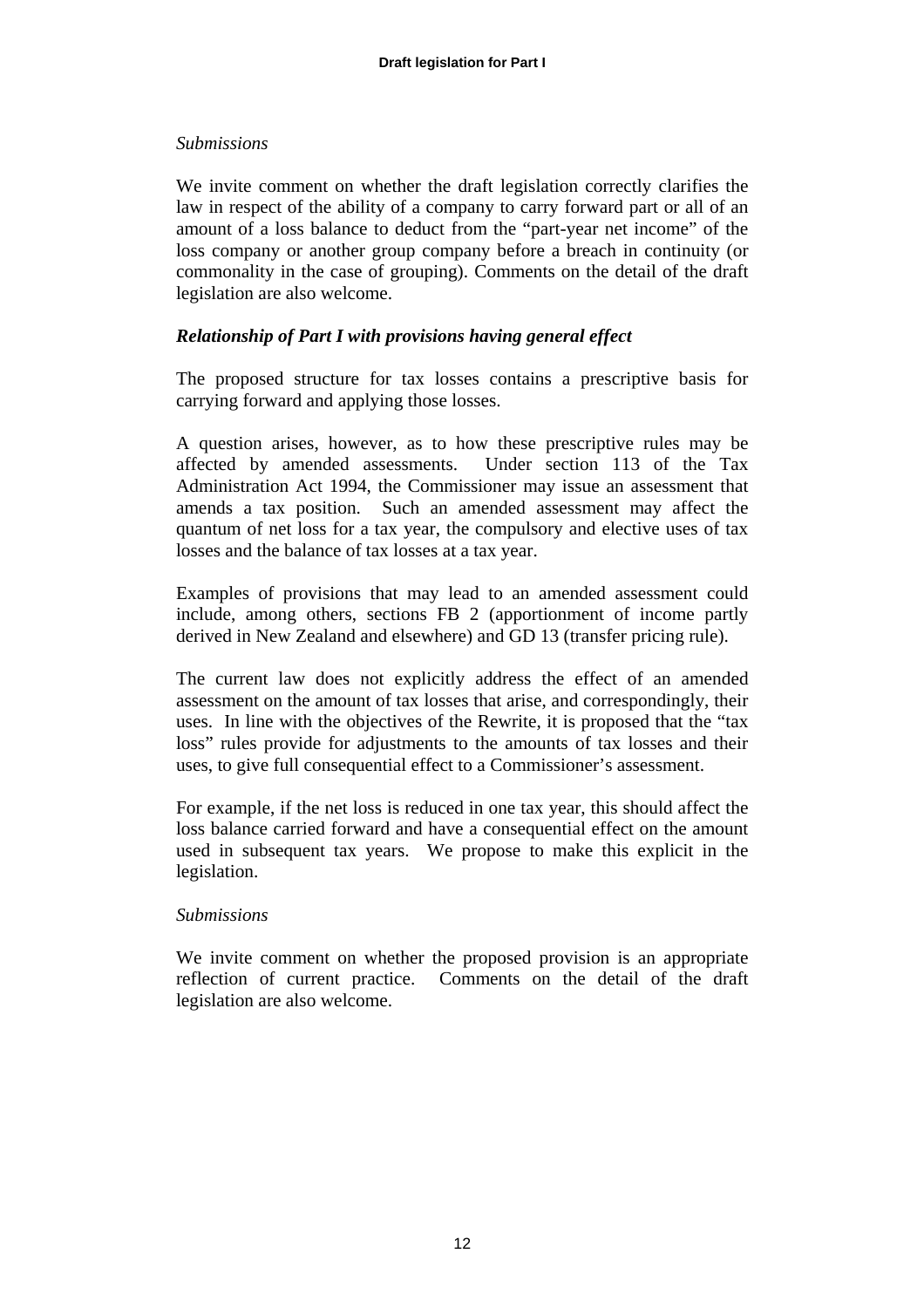# *Ordering rule*

Under current law, it is not clear whether amounts converted to available net losses (for example, converted imputation credits) and a limited number of ring-fenced net losses (for example, excess expenditure of investment funds) are to be applied on the first-in first-out basis provided for in section IE 1(3).

We propose to rationalise the ordering rule by having the same rule apply to all types of tax losses, whether generally available or ring-fenced. We consider that having a single ordering rule provides clarity for readers, thereby meeting a key objective of the Rewrite.

#### *Submissions*

All aspects of the suggested rationalisation are offered for comment. We are particularly concerned about whether the proposed ordering rule may affect positions taken by taxpayers. Comments on the detail of the draft legislation are also welcome.

#### **Spread back of certain petroleum mining expenditure**

Section IH 3 of the 2004 Act applies to a petroleum miner that has a net loss for a tax year and in that year has:

- expenditure incurred on removal or restoration operations under section DT 16; or
- deferred deductions allocated to that tax year or corresponding income year under section EJ 12.

Section IH 3 has two intended effects for the tax year in which the petroleum miner has a net loss. It

- reduces the net loss for that year by the amount of these two types of deduction; and
- provides a spread-back rule to earlier tax years for the amount of reduction in the net loss for the current tax year.

Draft sections IS 5 addresses the limit on the net loss and draft section EJ 12B (located within the spreading rules relating to petroleum mining) places the spread-back rule in Part E, as this is an allocation rule.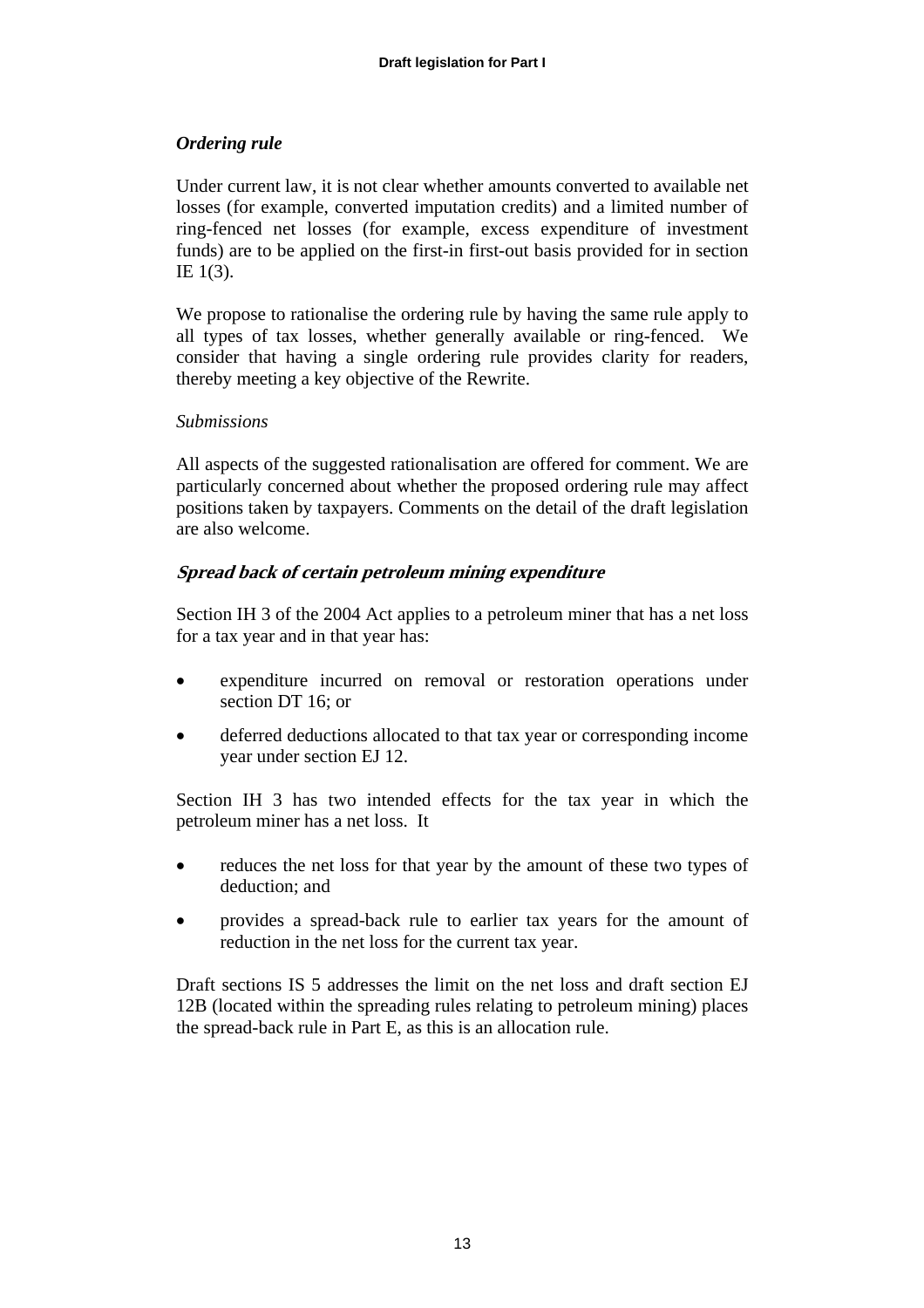However, it seems possible for a different approach to this issue to be adopted. The practical effect of the current law is to ensure these two types of deductions cannot give rise to a petroleum miner having a net loss for the tax year. Adopting this approach could lead to section IS 5 would be omitted and section EJ 12B being drafted to limit the amount of deduction allocated to the current tax year under section DT 16 and EJ 12 to ensure the petroleum miner could not have a net loss for that year.

#### *Submissions*

We invite comment on whether the draft legislation correctly clarifies the law in respect of the limitation on the net loss and the allocation rule. We also invite comment on whether the policy intent would be better reflected as an allocation rule that overrides the effect of section DT 16 and EJ 12, with the loss rule omitted.

# **DRAFTING CHANGES TO MODERNISE THE STYLE AND LANGUAGE**

The main drafting changes relate to:

- distinguishing the current year concept of "net loss" as one of the types of tax losses that may be used under Part I;
- rationalising the part-year rules and placing them in one subpart for application to continuity, grouping, consolidation, and amalgamation; and
- ordering the subparts containing the various loss provisions from the most generally applicable to the more specific.

# **Submissions**

Comments on the detail of the draft legislation are welcome.

# **REMOVAL OF REDUNDANT MATERIAL AND RELOCATION TO SUBPART IZ**

# *Sections IH 4(1) and IH 5*

Sections IH 4(1) and IH 5, relating to specified mineral mining, provide for a reduction in the value of tax losses. These provisions are historic in nature and relate to the period before 1986, when specified mineral miners were entitled to a concessionary tax rate, being two-thirds of the company tax rate.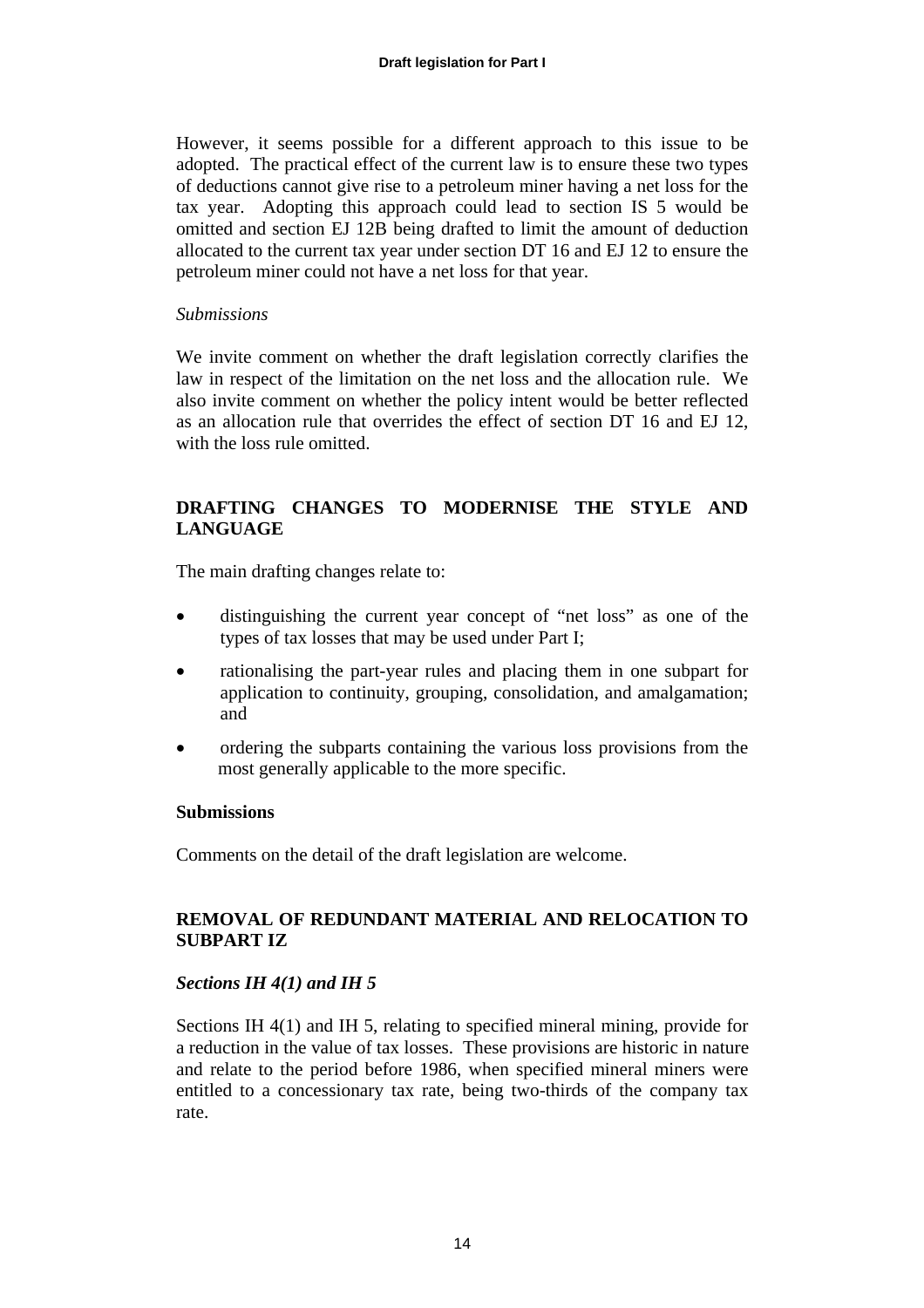At that time a specified mineral miner was taxed on income from mining at 33%, rather than to the corporate tax rate of 48%. At the same time, a specified mineral miner could also derive non-mining income. The loss provisions now located in sections IH 4(1) and IH 5 were designed to ensure that mining losses were adjusted to reflect the concessional nature of the tax rate on net income from mining. This was also the case for the provisions reducing the value of mining expenditure being used to deduct from nonmining income (now set out in section DU 7 of the 2004 Act).

The concessionary tax rate for specified mineral miners was repealed with effect from 1 October 1986. Since that date, income from mining has been taxed at the same rate as income from other sources. Even so, the "tax loss" provisions in sections IH 4(1) and IH 5 and the deduction adjustment in section DU 7 were retained, although the policy for having done so is not clear.

These provisions are redundant. From a policy perspective, there does not seem to be any reason to retain rules that do not reflect that mining and nonmining income of a specified mineral miner are taxed at the same basic rate.

Therefore we propose to omit sections IH 4(1) and IH 5.

#### *Submissions*

We invite comment on the appropriateness of this proposal.

# *Section IG 1(4)*

Section IG 1(4) is a provision that was enacted before the current core provisions and ensures that special provisions in the Act relating to certain taxpayer companies (such as mining and life insurance) are still applicable in determining the income of those companies.

One of the objectives of rewriting the Act is to consolidate and clarify its scheme. This objective was largely accomplished with the enactment of the 1994 Act and then the Taxation (Core Provisions) Act 1996, which clarified that the scheme of the Act is based on a global gross concept rather than a schedular approach. Schedular groups of rules were divided into their income, deduction and timing components, and this was further clarified through the enactment of the 2004 Act.

As a result, section BB 2 requires every company (whether in a group of companies or not) to calculate its income tax liability for a tax year, and satisfy that tax liability on the basis of the scheme set out in subpart BC. It no longer seems appropriate to retain section IG 1(4) because it is an historic provision relating to a now redundant schedular approach to taxation of different types of companies.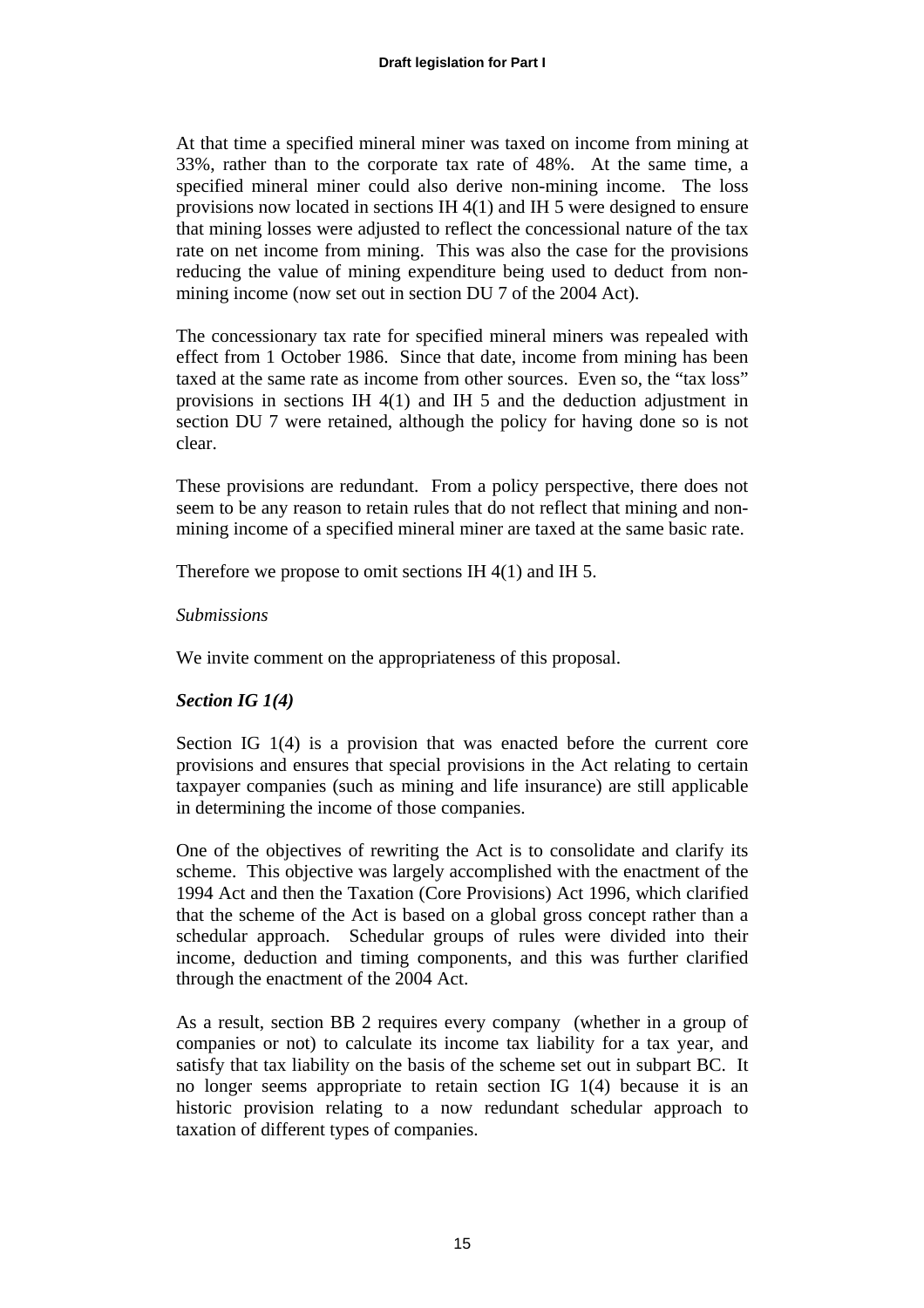Therefore we propose to omit section IG 1(4).

# *Submissions*

We invite comment on the appropriateness of this proposal.

# *Relocations to subpart IZ*

It is proposed to move current sections IE 2, IH 1(2), and IH 2 to subpart IZ.

# *Section IE 2*

Section IE 2 regulates the use of carried forward tax losses (specified activity net losses) a person has from investing in or operating various types of agricultural, aquacultural, horticultural and land leasing activities. The last of the rules leading to increases in the amount of specified activity net losses were repealed at the end of the 1990-91 tax year.

In general terms, this rule restricts to \$10,000 the amount of these tax losses that a person can subtract from their net income for a tax year under section BC 5. Because these losses are finite, and it has been over ten years since these types of losses could arise, this provision is moving toward the end of its useful life. Therefore it is proposed to relocate the provision to subpart IZ.

# *References to losses for 1981-2 and 1991-2 tax years*

It is proposed to move these references to Part IZ, but retain their effect within the loss grouping rules through a linkage. As these losses will terminate over time, it is more appropriate to draft the grouping provisions on the basis of losses that will arise from the application date of the legislation. This is consistent with the approach taken in rewriting Parts C, D, and E of the Act, for example, the depreciation rules in sections EZ 8 to EZ 26 that apply to terminating depreciation rules.

# *Sections IH 1(2) and IH 2*

Sections IH 1(2) and IH 2 are ring-fencing rules relating to the carryforward and use of tax losses of petroleum mining companies to the licence area in which the "tax loss" arose. These provisions relate to now repealed petroleum mining rules.

Under the current petroleum mining rules, there is no such restriction on the use of net losses from petroleum mining, and we therefore propose that these provisions be relocated to subpart IZ.